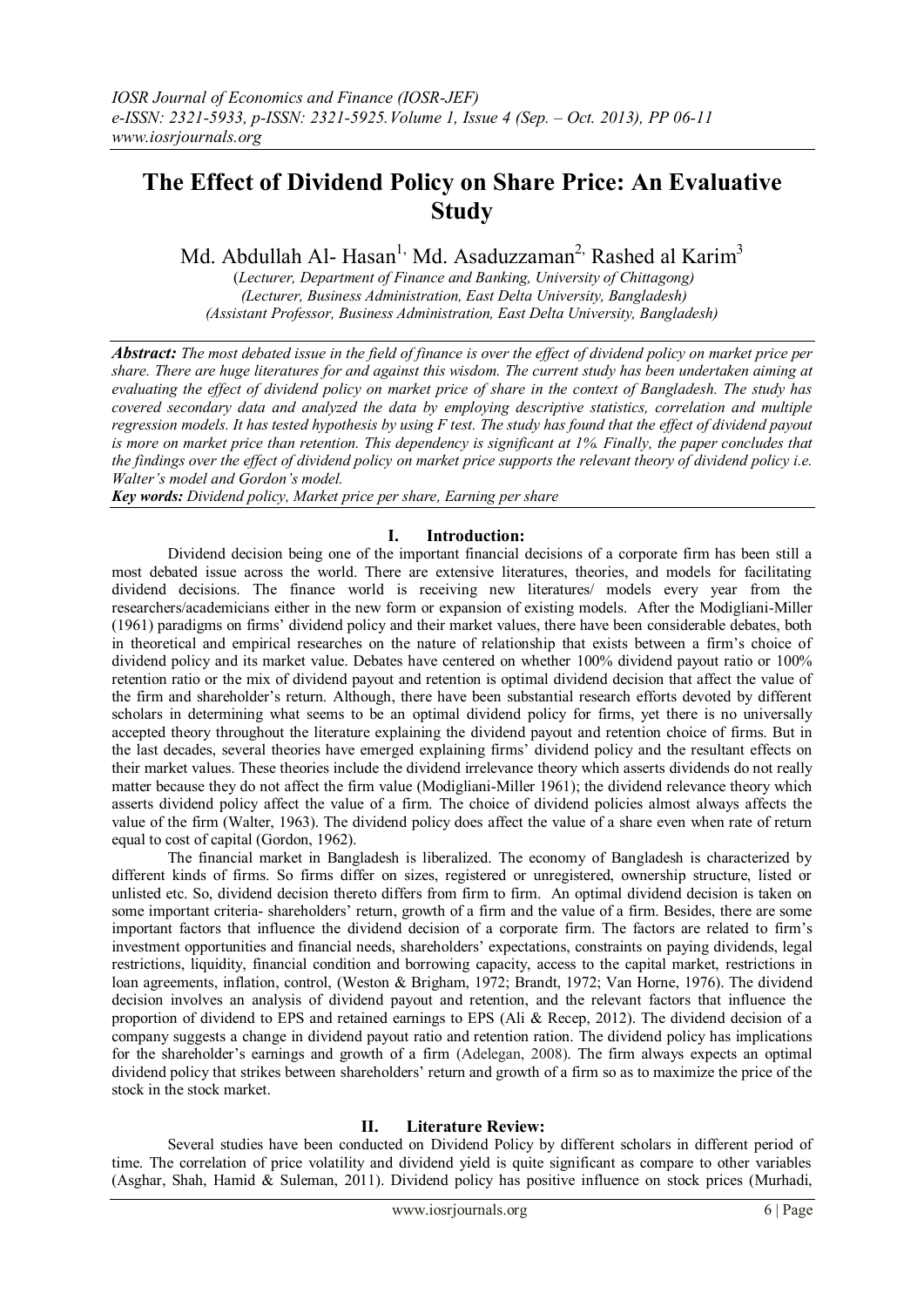2008). dividend-paying firms have a more liquid market for their stock and measures of a stock's liquidity is positively linked to its probability of being a dividend payer (Igan, Paula &Pinheiro, 2010). The cumulative excess returns (CERs) for dividend paying firms are positive and significant for 30 days from the day of the announcement, while the CERs for dividend omitting firms for the same period are significant and negative (Adelegan, 2009). Larger firms, those with higher profitability, and firms with low growth opportunities have a greater propensity to pay dividends. There has been a significant decline in the average dividend payout ratios over the years (Fatemi & Bildik, 2012). Stock market evidence shows that momentum profits are lower among dividend-paying firms than their non-paying counterparts due to differences in losers' returns (Asem & Ebenezer, 2009). When the corporate financial policy implies now some default risk, we show that the value of the firm is a piecewise decreasing functions of the dividend policy for any leverage policy, so that dividend policy affects the value of the firm (Braouezec & Lehalle 2010). There is a significant positive association between the performance of firms and the dividend payout of the sampled firms in Nigeria (Uwuigbe ,Jafaru & Ajayi, 2012). Dividends are not a value-relevant in the presence of earnings in the valuation model (Al-Hares, AbuGhazaleh & Haddad, 2012). The performance generally improves with an increasing dividend yield (Henne, Ostrowski & Reichling 2007). Dividend increase announcements are greeted positively by investors, while there are some evidences suggesting investors react negatively prior to dividend decrease announcements (Jais, Karim, Funaoka, & Abidin, 2009). The bird- in- hand theory received the highest support ( Naser, Nuseibeh & Rashed,2013). There was a tendency in America where a decline in the share price reaction to announcement of dividend payments since mid-1978 (Ammihud and Li 2002). The empirical results of this study showed significant negative relationship between share price volatility with two main measurements of dividend policy which are dividend yield and dividend payout (Hashemijoo, Ardekani, & Younesi, 2012). The results of this study show a positive and significant relationship between cash dividends, retained earnings, earnings per share, and stock price while stock price is positively (Asem & Tian, 2010).

## **Objectives of the study:**

The principal objective of the study is to evaluate the effect of dividend policy on share price of some selected listed companies in Bangladesh. To accomplish this objective following specific objectives have covered:

- To highlight the dividend policy of each industry
- To examine the relationship between dividend per share and share Price
- To assess the relationship between retained earnings and share Price
- To evaluate the dependency of dividend per share and retained earnings on share price
- To draw inferences on the basis of analysis

## **Hypotheses of the Study:**

Hypothesis is the statement that shows the inferred relationship among different variables. The conjectured relationships between the variables are established on the basis of available literature. These relationships can be verified using certain statistical tests or techniques. These hypotheses may be substantiated or not, depending upon the results derived from statistical analysis. As per the objectives of the study, the following hypothesis was developed for testing:

**H1:** Dividend policy has significant effect on share price

So the hypothesis is-

**Data Collection Technique:**

- **Ho:** There is no significant effect of dividend policy on share price
- **HA:** There is a significant effect of dividend policy on share price

## **III. Methodology of the Study:**

This study is based on the secondary data. This study covers four industries –Automobile, Cement, Textile and Pharmacy. Total 28 companies have selected 7 companies from each industry for the period of 2005 to 2009. The study based on secondary data and annual report of each company collected as a source of secondary data.

## **Data Processing and Analyzing Technique:**

SPSS 17.0 and Excel have been used to process and analyze the data. Dependent and independent variables are analyzed by using correlation and linear regression. Statistical tools like Regression analysis, F-test have been used to assess and interpret data. Regression analyses have been used to analyze the relationship of dividend policy with share price of companies. F-tests have been performed to test the statistical significance of the parameters at 1% level of significance.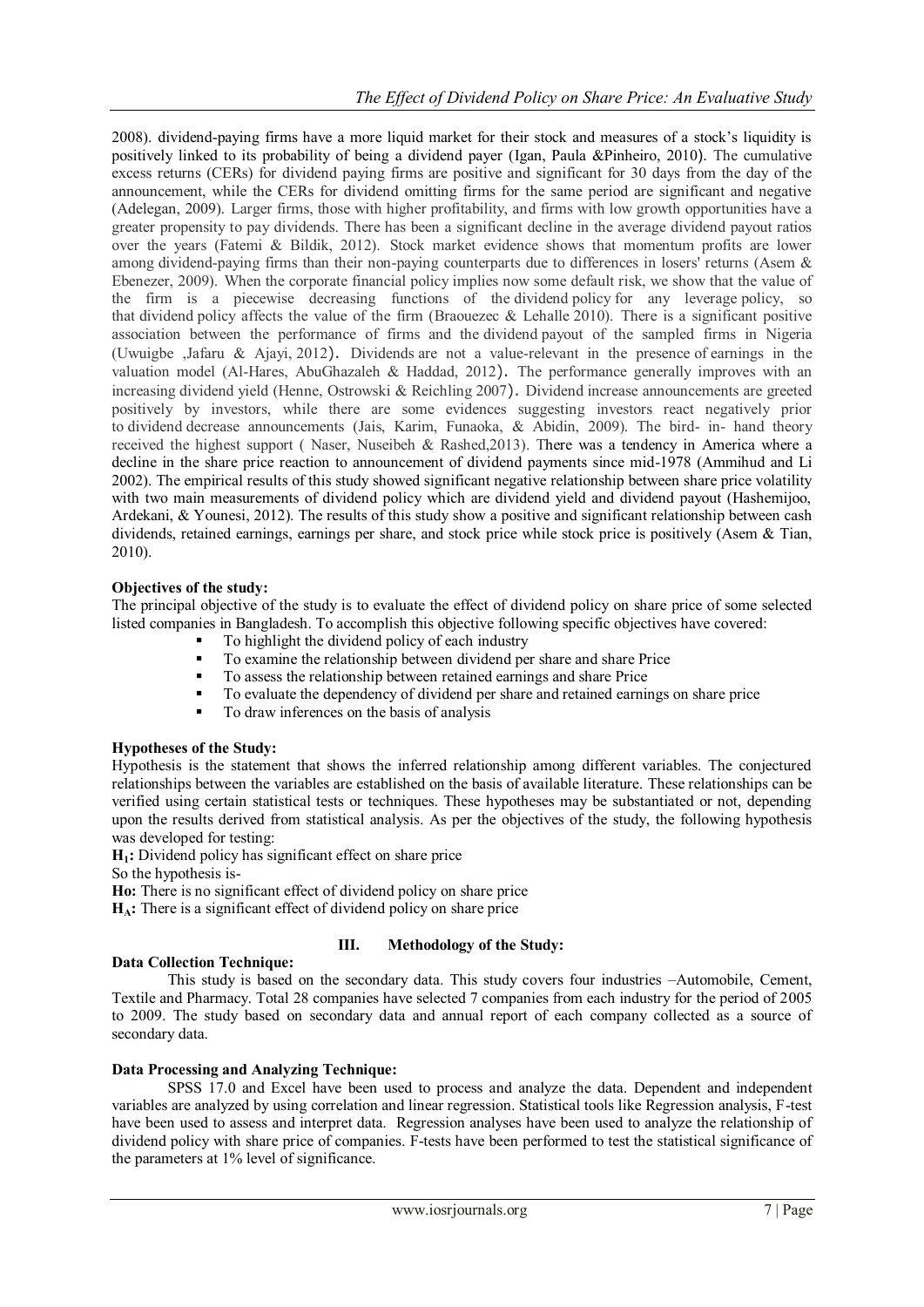#### **Specification of the Models:**

The sample of the study is trimmed applying a methodology to test the effect of dividend policy on share price by multiple regression analysis using least square estimation method. Assumption on which least square estimation method is based include a) relationship between dependent and independent variables is linear, b) residual term to be normally distributed with zero expectation, not correlated with independent variables and have constant variance. According to these empirical models, shareholders returns are affected by the variables shown in these following equations:

MPPS = + 1 + 2 + …………………… (1) Where, MPPS= Market price per share DPs=Dividend per share

REPS= Retained earnings per share

 $\dot{\alpha}$  = Constant term of the model

β= Coefficients of the model

ε= Error term

**Dependent variables:** *Market price per share (MPPS)* **Independent variables:**

*a) Dividend per share*

*b) Retained earnings per share*

|                               | <b>Table-1: Descriptive Information of Variables</b> |  |  |  |  |  |  |  |
|-------------------------------|------------------------------------------------------|--|--|--|--|--|--|--|
| <b>Descriptive Statistics</b> |                                                      |  |  |  |  |  |  |  |
|                               |                                                      |  |  |  |  |  |  |  |

|                     | N   | Minimum   | Maximum | Mean     | Std. Deviation |
|---------------------|-----|-----------|---------|----------|----------------|
| <b>DPS</b>          | 140 | .00       | 75.00   | 8.7017   | 14.16760       |
| <b>REPS</b>         | 140 | $-159.54$ | 202.02  | 12.6375  | 38.24242       |
| <b>MPPS</b>         | 140 | 2.88      | 3365.00 | 402.2445 | 620.51918      |
| Valid N (list wise) | 140 |           |         |          |                |

**Source**: Data are gathered from the annual report of concerned companies, BD stock price and result of statistical calculation.

In addition to these two regression analyses, the coefficient of determination  $(R^2)$  also used to analysis the variance and to justify the accuracy of the models developed in this study. The study has also used adjusted coefficient of determination ( $AR^2$ ) to justify whether the value of  $R^2$  is increased for using the two independent variables. The study has tested individual coefficient by using t-test at the 5% level of significance. The way the alternate hypothesis is stated indicates that the test is two tailed.

Even though, the least square method has the ability to draw the inferences about the relationship for an entire population, the study have tested the ability of the independent variables to explain the behavior of the dependent variable by using a global test that is called F-test.

Averages, standard deviation, correlation, beta regression analysis, coefficient of determination, F-test and t-test have been calculated by using SPSS 17.0 for windows.

#### **Dividend Payout Policy:**

## **IV. Findings and Analysis:**

The dividend payout policy of the some listed companies under different industries in Bangladesh is explained by the table-2.

| $\ldots$  |          |          |          |          |  |  |  |
|-----------|----------|----------|----------|----------|--|--|--|
| Year      | Auto     | Cement   | Textile  | Pharmacy |  |  |  |
| 2005      | 0.334369 | 0.075714 | 0.54     | 0.6      |  |  |  |
| 2006      | 0.342143 | 0.128    | 0.4      |          |  |  |  |
| 2007      | 0.134143 | 0.085    | 0.054    | 0.53     |  |  |  |
| 2008      | 0.134286 | 0.201429 | 0.053    |          |  |  |  |
| 2009      | 0.103143 | 0.192857 | 0.6      | 0.82     |  |  |  |
| Average   | .21      | 0.1366   | 0.3294   | 0.79     |  |  |  |
| Standard  | 0.118146 | 0.058761 | 0.262108 | 0.219545 |  |  |  |
| deviation |          |          |          |          |  |  |  |

**Table-2: Results Showing the Dividend Payout Ratio**

**Source:** The data are the summarized financial information of dividend payout ratio. [**Note:** DPR= DPS/EPS]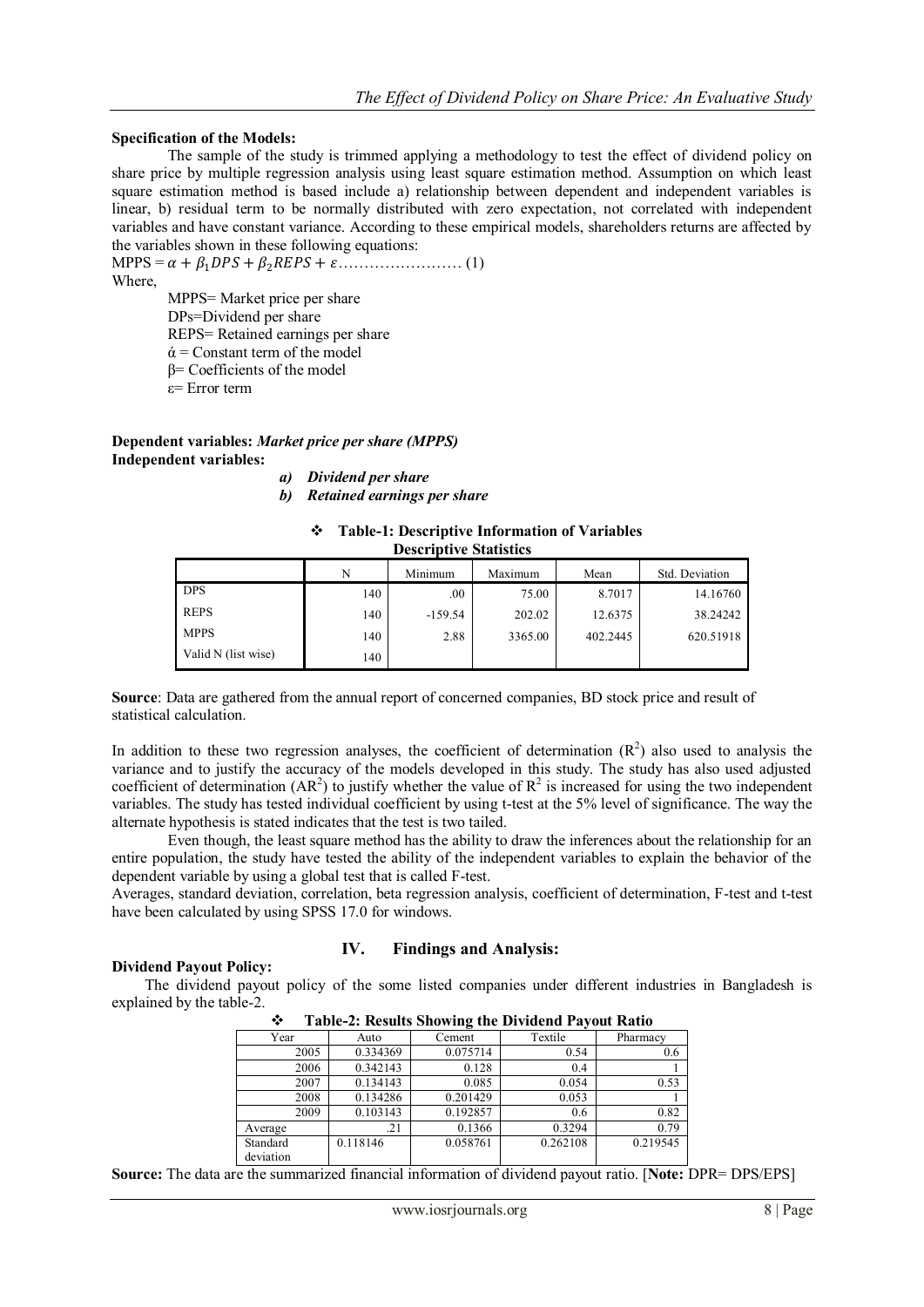The dividend payout ratio, which is dividend as a percentage of earnings, is an important concept of dividend policy. A company can follow either low payout ratio or high payout ratio. Low payout retains much more than high payout and as a consequence, low payout's earnings, dividends and equity investment are growing at a higher rate than that of high payout. Low payout policy means less current dividends, more retained earnings, higher capital gains and perhaps higher market price per share. A high payout policy means more current dividends and less retained earnings, which may result in slower growth and perhaps lower market price per share.

The average payout ratio is higher for pharmaceuticals industry than other industries and which may consequently result in slower growth and perhaps lower market price per share. The average payout ratio is lower for cement industry than other industries and which may consequently result in higher capital gains and perhaps higher market price per share. The earnings volatility of textile industry is higher than other industries because the standard deviation of DPR of this industry is higher than other industries.

## **Relationship between Dividend per Share and Share Price:**

The study has identified the magnitude of the relationship between dividend per share and share price. This relationship is shown by correlation coefficient matrix. Table-3 shows the correlation coefficient matrix

|            |                     | <b>DPS</b>               | <b>MPSP</b>              |
|------------|---------------------|--------------------------|--------------------------|
| <b>DPS</b> | Pearson Correlation |                          | $.856$ <sup>(**)</sup> ) |
|            | $Sig. (2-tailed)$   |                          | .000                     |
|            | N                   | 140                      | 140                      |
| SP         | Pearson Correlation | $.856$ <sup>(**)</sup> ) |                          |
|            | $Sig. (2-tailed)$   | .000                     |                          |
|            | N                   | 140                      | 140                      |

**Table-3: Correlations between DPS and MPSP**

\*\* Correlation is significant at the 0.01 level (2-tailed).

**Source:** The data are compiled by the result of the correlation coefficient between DPS and MPSP

From the analysis of correlation coefficient the study has identified that the relationship between dividend per share and share price is positive because the correlation between DPS and MPPS is .856 and the result is significant at lower than 1% level of significance. The result of correlation supports the relevance theory of dividend policy that means there is a significant positive relationship between dividend per share and market price per share.

#### **Relationship between Retained Earnings per Share and Share Price: Table-4: Correlations Analysis**

|           |                     | <b>REPS</b> | SP         |
|-----------|---------------------|-------------|------------|
| RE        | Pearson Correlation |             | $.701$ (** |
|           | $Sig. (2-tailed)$   |             | .000       |
|           | N                   | 140         | 140        |
| <b>SP</b> | Pearson Correlation | $.701$ (**) |            |
|           | $Sig. (2-tailed)$   | .000        |            |
|           | N                   | 140         | 140        |

\*\* Correlation is significant at the 0.01 level (2-tailed).

**Source:** The data are compiled by the result of the correlation coefficient between REPS and SP

From the analysis of correlation coefficient the study has identified that the relationship between retained earnings and share price is positive because the correlation between REPS and MPPS is .701 and the result is significant at lower than 1% level of significance. The result of correlation supports the relevance theory of dividend policy that means there is a significant positive relationship between retained earnings and market price per share.

## **Dependency of Share Price on Dividend Policy:**

The results of the regression analysis related to hypothesis drawn on shareholder's return are presented by table-5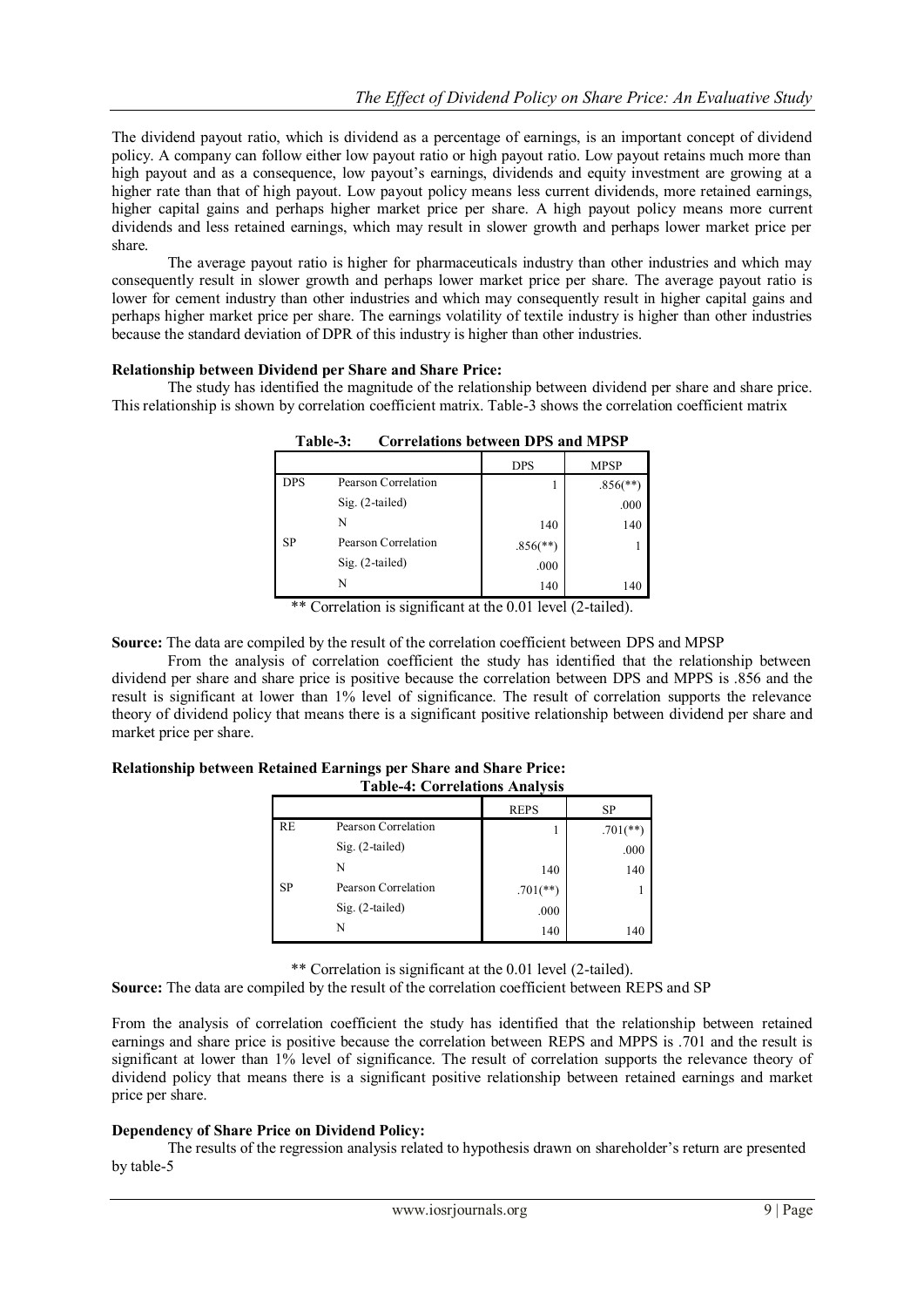| $-1$                  |                      |               |        |               |                                 |                       |            |
|-----------------------|----------------------|---------------|--------|---------------|---------------------------------|-----------------------|------------|
| Variables             | $\alpha$ and $\beta$ | Std.<br>Error | t-stat | Level of sig. | $R^2$<br>(Adj. R <sup>2</sup> ) | F-stat with<br>(sig.) | <b>VIF</b> |
|                       |                      |               |        |               |                                 |                       |            |
| <b>MPPS</b>           |                      | 304.54        |        |               | .763<br>(.759)                  | 220.043<br>(.000)     |            |
| $Constant(\alpha)$    | 87.409               | 30.366        | 2.88   | .005          |                                 |                       |            |
| $\text{DPS}(\beta_1)$ | 30.76                | 2.46          | 12.53  | .000          |                                 |                       | 1.815      |
| $RE(\beta_2)$         | 3.73                 | .91           | 4.10   | .000          |                                 |                       | 1.815      |

| Table-5: Regression Analysis [Shareholder's Return (EPS)] |  |  |
|-----------------------------------------------------------|--|--|
|                                                           |  |  |

**Source:** The data are compiled by the results of statistical analysis of summarized financial information regarded MPPS, DPS and RE.

From the analysis of the effect of dividend policy on the share price the study has found that when the companies pay the dividend then the MPPS is increased by TK 30.76 because slope  $(\beta_1)$  =30.76 and when the companies retains the earnings then the MPPS is increased by TK 3.73 because slope( $\beta_2$ ) = 3.73. Both the constant and the coefficients are significant at less than 5% level of significance.

The model developed for MPPS is strong enough because Coefficient of determination  $(R^2) = 0.763$ . It can be said that the MPPS depends upon the dividend policy by 76.3% and other variables by 23.7%. The result of the model is not biased by the independent variables because adjusted coefficient of determination  $(AR^2)$  $=0.759$  which is nearer to the value of  $R^2$  and less than 1. The multi-co linearity has been checked. The independent variables are not strongly correlated with each other because the value of variance inflation factor (VIF) is less than the upper limit of 10.

But it is noteworthy that the sign of beta for the DPS and MPPS, & beta for REPS and MPPS are positive; meaning that if DPS is increased then the MPPS will be increased at a increasing rate and if REPS is increased then the MPPS will be increased at a decreasing rate. From the F test statistics there is no significant evidence to accept the null hypothesis. So, the study has found that there is a **significant effect of dividend policy on Share price** and the result supports the relevance theory of dividend policy.

## **V. Conclusion:**

This study has investigated the relationship between dividend policy and market price per share. MPPS, DPS and REPS are examined. It is hypothesized that there is a significant effect of dividend policy on the share price. The regression model has shown that there is a positive relationship between the MPPS and DPS, and MPPS and REPS. The result has also indicated that highly payout industries have more MPPS than low payout industries. The study has proved that there is a significance effect of dividend policy on MPPS which supports the relevance theory of the dividend policy.

#### **VI. Limitation of the Study:**

This study focused basically the relationship pattern of MPPS and dividend policy and shows the importance of dividend policy in share price that intern effect the wealth maximization goal of a firm. The study used only two independent variables and data for five years. There are various factors affecting firm's shareholders' return such as financial leverage, tax rate, assets performance, employees' contribution, technical knowhow, probability of bankruptcy and so on. There is a large no. of listed companies under different industries in Bangladesh. This study may therefore lacks in revealing complete forces of variables in MPPS. This study covers few listed companies based on which data; it reveals that dividend policy significantly effects on stock holders return. Above mentioned study does not cover analyze the MPPS on other factors in listed companies which creates an opportunity to deal with through investigation.

#### **References:**

- [1]. Amihud, Y. & Li, K. (2002). The Declining Information Content of Dividend Announcement and the Effect of Institutional Holding. *Working Paper*, Stern School of Business, New York University.
- [2]. Ali, F. & Recep, B. (2012). Yes, dividends are disappearing: Worldwide evidence. *Journal of Banking & Finance*. 36(3), pp. 662- 667
- [3]. Adelegan, O.J. (2008). Can a Regional Approach Accelerate Stock Market Development? Empirical Evidence from Sub-Saharan Africa. IMF Working Paper 08/281, Washington: International Monitory Fund.
- [4]. Adelegan, O.J. (2009). Price Reactions to Dividend Announcements on the Nigerian Stock Market. AERC Research Paper 188, African Economic Research Consortium, Nairobi.
- [5]. Al-Hares, O., Abu-Ghazaleh, N. & Haddad, A. (2012). Value relevance of earnings, book value and dividends in an emerging capital market: Kuwait evidence. 23(3), 221-234
- [6]. Asem, E. (2009). Dividends and Price Momentum. *Journal of Banking & Finance*. 33(3), pp. 486-494.
- [7]. Asem, E. & Tian, G. Y. (2010). Market Dynamics and Momentum Profits. *Journal of Financial and Quantitative Analysis*, 45(6), 1549-62.
- [8]. Braouezec, Y. & Lehalle, A. (2010). Corporate Liquidity, Dividend Policy and Default Risk: Optimal Financial Policy and Agency Costs. *International Journal of Theoretical and Applied Finance*. 13(4), 537-576.